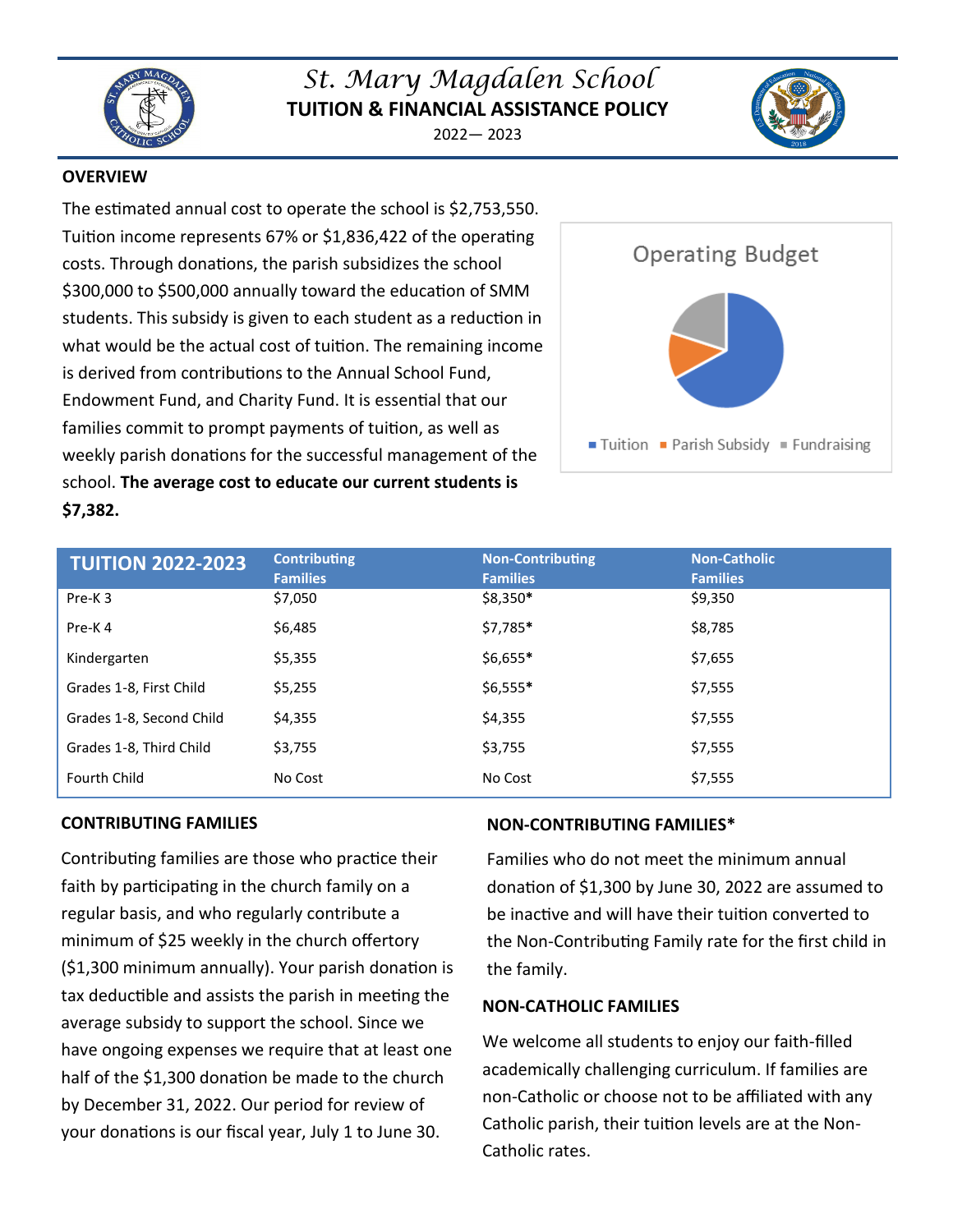# REGISTRATION DEADLINES AND FINANCIAL ASSISTANCE

# **ENDOWMENT CONTRIBUTION**

Your child's education is an investment in their future. Created in 2001, the St. Mary Magdalen Educational Endowment Fund assists the parish in the funding of all aspects of religious education within the parish. The Educational Endowment Fund contributes at least \$70,000 annually to assist the school. We kindly ask each new family to make a \$1,000 donation when your first child enters SMM.

# **REGISTRATION DEADLINE**

Registration forms and a \$100 non-refundable registration fee are due by **February 15, 2022.**

# **EARLY WITHDRAW**

Families withdrawing from school prior to the start of the year will receive a refund of tuition amounts paid in advance less **three (3) months**, prorated assessment per child. Families withdrawing during the school year receive a refund of tuition amounts paid in advance prorated through the date of withdraw, minus the early withdrawal fee.

# **FINANCIAL ASSISTANCE**

It is essential to us that all families, current and future, are provided every possible opportunity to have their children attend St. Mary Magdalen School, so they can receive a superior academic education and enjoy the life-long benefits of a Catholic faith-based education. Currently we offer two programs for financial assistance, Business Leadership Organized for Catholic Schools (BLOCS) and the St. Mary Magdalen Scholarship Fund. Additional information is attached regarding the application process. All information is held in strict confidence.

#### **SMM SCHOOL SCHOLARSHIP FUND**

This program enables funds to qualified families for children attending our school. Qualification is based on financial need (at higher income levels than BLOCS), the Principal's recommendation, the Pastor's approval, and the availability of funding. Families eligible for these funds must be active members of the parish community and regularly attend Mass. All families receiving these funds are required to provide volunteer service hours during the school year. Additional information is included in the Frequently Asked Questions. If you have any other questions, please contact the Business Manager.

# **FINANCIAL AID PROCESS**

Registration forms are due by **February 15, 2022**. All families who wish to apply for financial assistance **MUST** first apply through **FACTS.** To apply visit the parent portal on our website or at factsmgt.com/aid. Upon completion of the online application, please upload copies of your last Federal Tax forms, including all supporting tax schedules to complete the application process. We recommend you upload all supporting documentation in PDF format online. (See the FAQs attached).

# **FINANCIAL ASSISTANCE DEADLINE**

Completed financial aid application and supporting documents must be submitted by **March 15, 2022**.

Families completing a FACTS Application will automatically be reviewed and considered for the SMM School Scholarship Fund, regardless of their qualification for BLOCS assistance.

It is very important to us that we don't lose a member of our St. Mary Magdalen family due to financial hardship and all interested in attending our great school are given the opportunity.